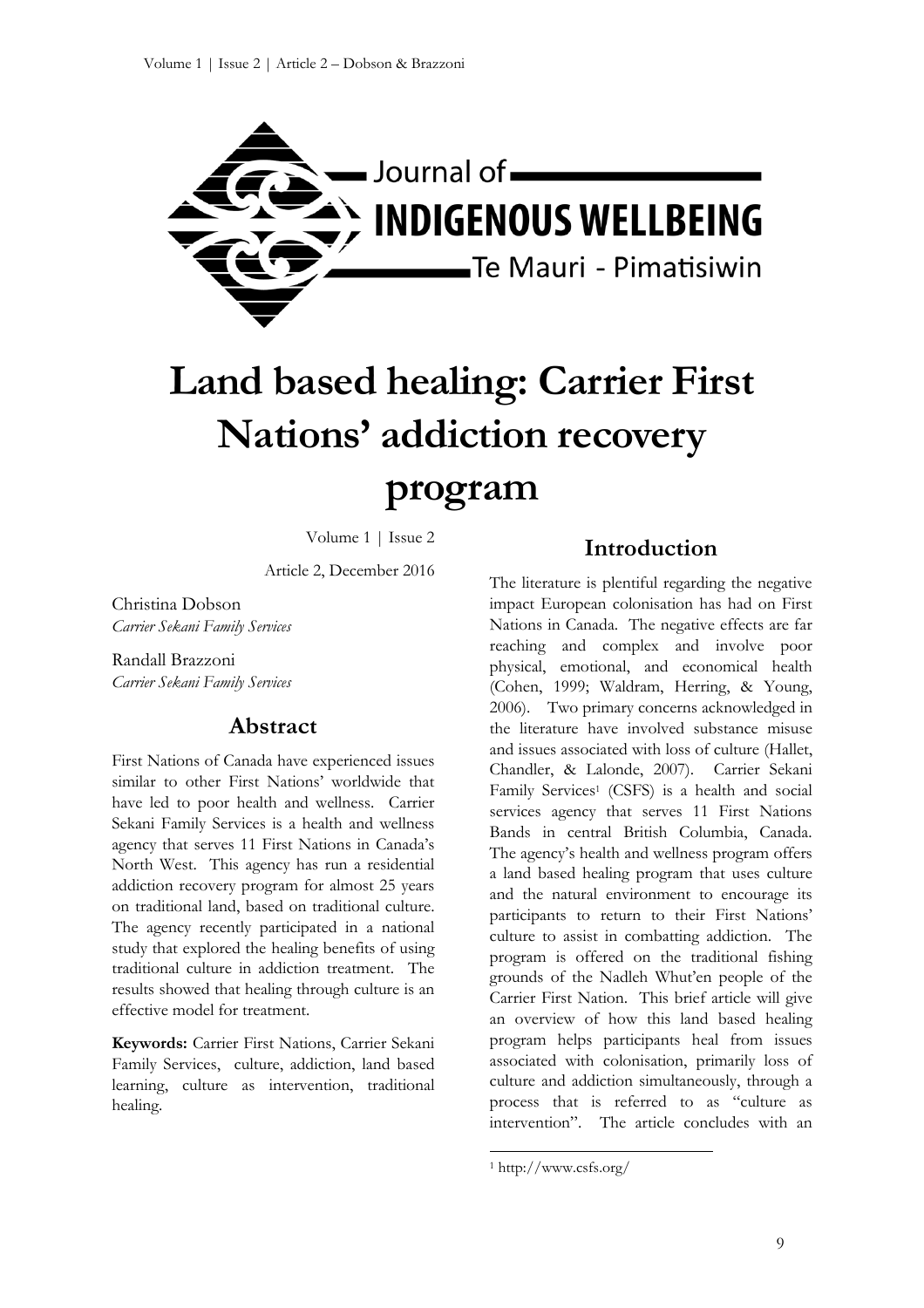overview of a national research project that has provided empirical evidence of its effectiveness. But first, a brief overview of First Nations of Canada will offer context to this document.

### **A Brief History**

The Carrier First Nations are located in the central areas of the province of British Columbia, the most westerly province of Canada. The Carrier are the original inhabitants of this part of the country. Documented history states that first European contact with First Nations in North America occurred in the 10<sup>th</sup> century with the Norse. This contact, and subsequent failed attempt at settlement, occurred in the North East coast of what is now Canada (Dickason, 2009). In 1497, Italian explorer John Cabot is believed to have led the first European party, after the Norse, to reach the eastern coast of Canada (Morrison & Wilson, 2004). In 1793, three hundred years later, European explorer Alexander Mackenzie and his group made contact with the Carrier people (Carter, 1999; Morrison & Wilson, 2004). Therefore, the Carrier people's first contact with Europeans occurred only slightly over 200 years ago.

In the Eastern parts of the country the French and English battled over land and power. As the victors, the English embarked on what they felt was the necessary control of the First Nations people to make way for European settlers (Belanger, 2008; Haig-Brown, 1988; Haig-Brown & Nock, 2006; Shewell, 2004; Tanner, 2009). The Indian Act of 1867 dictated the future of the First Nations of Canada.

The Indian Act determined who could be seen as "Indian" in the eyes of the government. The Act imposed European views on women in particular. First Nations people saw women as the "givers of life" while women in European culture were seen as subservient to men and were the property of their husbands (Boyer, 2006, p.8). Therefore, a First Nations woman who married a white man would be considered white, while a white woman who married a First Nations man would be considered "Indian" (Canada in the Making, 2005a; Canada in the Making, 2005b; Henderson, 2012).

The potlatch was an important political and social gathering amongst the First Nations of Canada. This gathering is called the "*Bah'lats*" by Carrier people. In efforts to exercise more control over First Nations, the potlatch was outlawed in 1884 through the Indian Act (Fiske & Patrick, 2000; Haig-Brown & Nock, 2006; Shewell, 2004). This act was not amended again to allow the potlatch system to occur until 1951 (Aboriginal Affairs and Northern Development Canada, 2012).

The Indian Act also dictated where people would live and how they would function to live. Historically First Nations travelled throughout their territories to traditional hunting and fishing grounds as dictated by the seasons. The reservation system dictated a geographical boundary where they could live. As a result, they became less dependent on their traditional way of hunting and gathering and more dependent on the government for support (Dickason, 2009; Tanner, 2009).

Another significant result of the Indian Act was the implementation of the "Indian Residential School" in 1879. Through the Act, First Nations' school aged children were legally mandated to reside in these institutions across the country during the school year and receive European education (Kirmayer & Valaskakis, 2008). The government was of the opinion that in order to "progress towards civilization Aboriginal people needed to be imbued with the principles of industry and knowledge through formal education" (Kirmayer, Tait, & Simpson, 2000, p. 9). Not only were the children who attended the school forced to give up their language, culture, and family ties for 10 months of the year, there are wide spread reports of sexual, physical, and emotional abuse that occurred at the school at the hands of staff, religious figures, and other students (Haig-Brown, 1988; Kelm, 1998).

The Carrier First Nations' children attended the Lejac Indian Residential School from 1922 until its closure in 1976 (Fiske, 1996). The last residential school in Canada located in the province of Saskatchewan, closed in 1996. In all, over 150,000 children went through the residential school system (Archibald, 2006).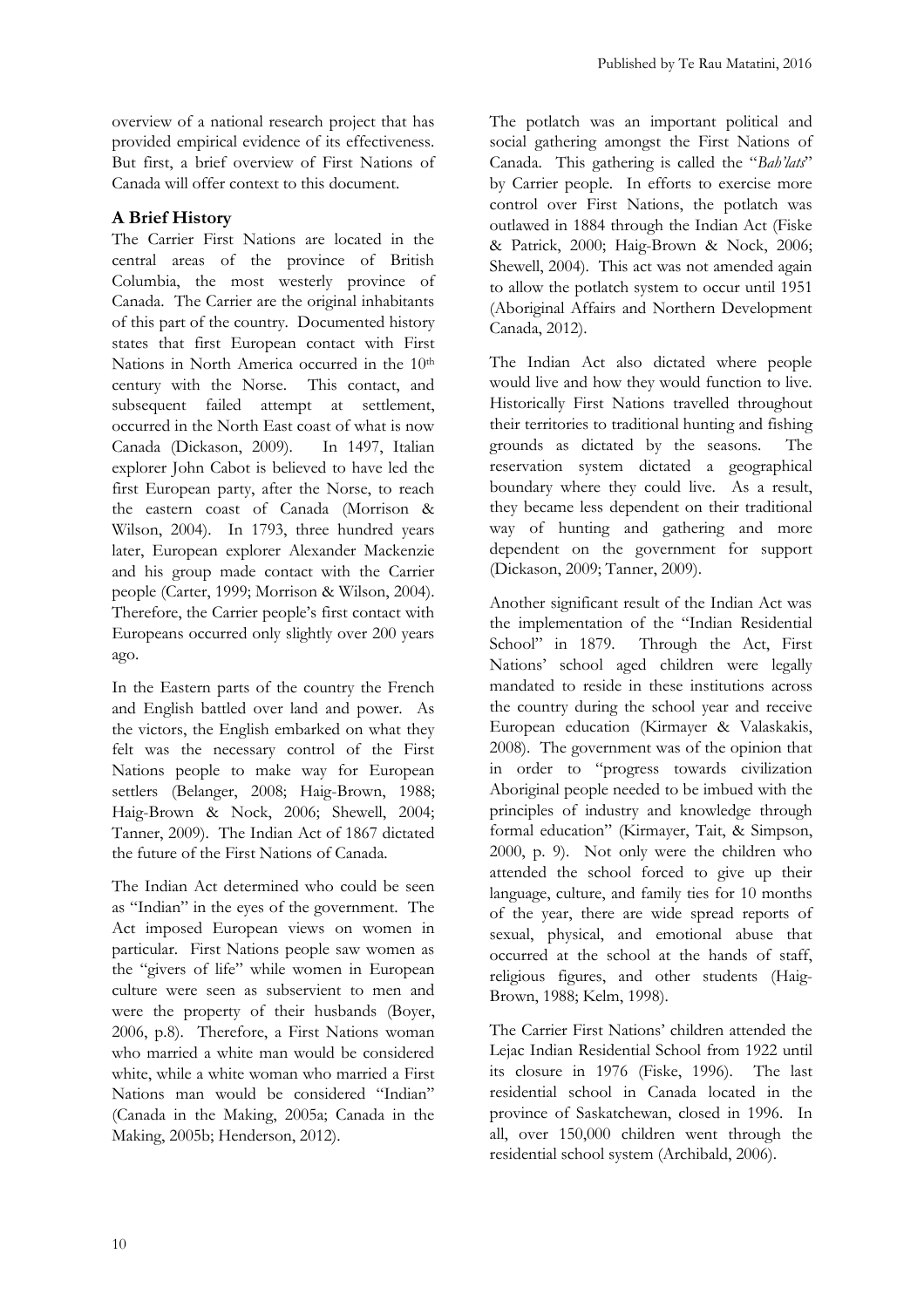The collective experiences with residential schools are credited as a significant factor in the ongoing social and health problems affecting not only former residents but also their descendants. In recent years the Canadian government responded to a class action law suit launched by former residents and paid out over 1.6 billion dollars in compensation to 105,000 former residents. Every applicant who could prove they attended a residential school received compensation. Those who could reasonably prove abuse while at a school were compensated additional money (CBC News, 2008).

# **Health and Healing Today**

Today the social and health related problems amongst First Nations in Canada continue to be high when compared with the rest of the Canadian population (Bailey et al., 2002; Clark & Riben, 1999; Health Canada, 2009; Kendall, 2001). First Nation females have a life expectancy that is 6.6 years shorter than the general Canadian female population; males on average have a reduction in life of 6.1 years (Auguste Solutions & Associates, 2004). It is generally accepted that "common mental health disorders (depression, anxiety, and posttraumatic stress disorder) are epidemic in Aboriginal communities" (Kirmayer, McDonald & Brass, 2001, p. 12). In addition, issues including poverty, violence, low self-worth, cultural identity, suicide, substance abuse, and sexual abuse are higher in First Nations communities than other populations in Canada and are generally credited directly back to colonisation effects (Corrado & Cohen, 2003; Kirmayer & Valaskakis, 2008). High suicide rates have been an ongoing concern for First Nations in Canada (Chenier, 1995; Health Canada, 2012).

In recent decades there has been movement amongst First Nations to regain physical and emotional health, culture, and self-governance. It has long been acknowledged that substance misuse is a significant problem in First Nations communities (Corrado & Cohen, 2003; Kirmayer & Valaskakis, 2008; Smye, 2004). It has also been acknowledged that mainstream addiction treatment models and mental health intervention has had limited success with First Nations people. As a result, there are increased examples of services that reflect local traditional healing culture in many First Nations communities in Canada (Crowshoe, 2005; Kirmayer et al. 2000; Smye & Mussel, 2001). Canada's National Aboriginal Health Organization offers a tool kit that contains "tools a person, community, or nation can use to help maintain traditional knowledge. Each example can be changed to fit your community's needs, and in a way that supports the vision of your community" ` (Crowshoe, 2005, p. 10).

## **Carrier Sekani Family Services, Addiction Recovery Cultural Healing Program**

In the late 1980's leaders of the Carrier and Sekani people were concerned about the health and mental health of their people. High rates of substance abuse and suicide were of increasing concern. By 1990 this group formed what would eventually become Carrier Sekani Family Services. This non-profit agency would collectively serve the health and wellness needs of any First Nations' Band in the central north areas of British Columbia that choose to join this group (Carrier Sekani Family Services). By pooling financial resources and collectively lobbying the federal government this group could offer more services to their member Nations.

Eleven Bands currently belong to the group; Burns Lake Band, Cheslatta Carrier Nation, Lake Babine Nation, Nadleh Whut'en, Nee Tahi Buhn Band, Saik'uz First Nation, Skin Tyee Band, Stellat'en First Nation, Takla Lake First Nation, Wet'suwe'ten First Nation, and Yekooche First Nation.

The health and wellness program is the department in CSFS that offers mental health and addiction services. The addiction recovery service within the health and wellness program has run a residential treatment program from May through October since 1990 at Ormond Lake. Ormond Lake is the traditional fishing ground of the Nadleh Whut'en people, a Band of the larger Carrier Nation. The program's core staff includes four addiction counsellors, one mental health professional, and one cultural worker. The camp also has cooks, maintenance staff, and night staff. The 14 bed facility is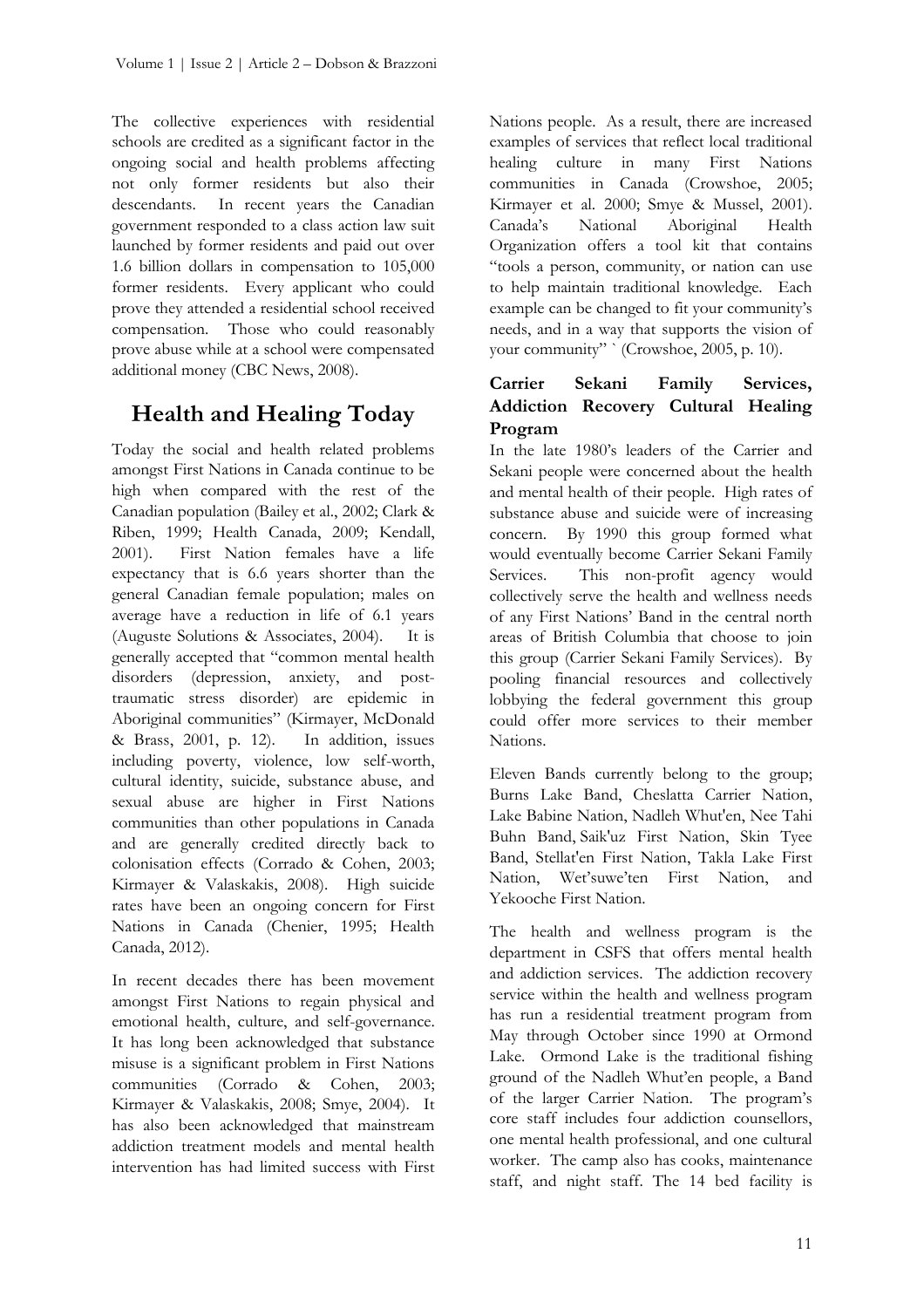relatively primitive with cabins for accommodations, a kitchen with an adjoining one room multipurpose room, pit toilets, and a naturally fed shower. Staff work closely with each participant to design and work on individual treatment goals. All treatment staff are trained in contemporary addiction and mental health intervention. Each 28 day session is designed around traditional activities. This program design concept that integrates traditional culture with mainstream intervention can be referred to as "two eyed seeing". Two eyed seeing is a phrase that was coined by Mi'kmaw Elder Albert Marshall of Ontario, Canada in the fall of 2004. He described two eyed seeing as "learning to see from one eye with the strengths of Indigenous knowledges and ways of knowing, and from the other eye with the strengths of Western knowledges and ways of knowing ... and learning to use both these eyes together, for the benefit of all." (Institute for Integrative Science and Health, Cape Breton University, n.d.).

A treatment day at Ormond Lake will begin with each participant smudging with the smoke of sweet grass or sage to purify the mind and the spirit. A morning talking circle to check in with each participant will follow. The events of the day will unfold to include psychosocial education such as healthy relationships and relapse prevention. Each participant will have ongoing one on one sessions with an addiction counsellor or the mental health therapist throughout the 28 day program to work on their personal goals. All clients will participate in and a variety of cultural activities along with staff.

CSFS ensure all of addiction counselling staff are up to date with formal professional development training and addiction certification. The service mental health clinician is a master's level clinical social worker who is registered with his professional body. He is mentored in house by another master's level clinician. While the majority of CSFS staff are Carrier First Nations, honour is given to all team members regardless of ancestry. With only 4% of the Canadian population identifying as First Nations, Metis, or Inuit, it is unrealistic to expect to hire qualified addiction and mental health staff who are all First Nations. However, all of our staff are expected to understand the Carrier world view

and to participate in the cultural activities with clients.

The cultural activities are seasonally inspired and reflect traditional living in Carrier culture. Therefore camp participants will fish, hunt, and berries and natural medicines. Participants are encouraged to participate in daily living activities such as wood gathering for the fire, tanning hides, and smoking and canning meat, fish, and berries. Cultural crafts are offered and include making drums, rattles and, dream catchers. Participants are shown that spirituality existed in all parts of traditional life. Some of the ceremonies during a camp session are designed to reflect traditional culture as well as offer the participant a connection to their creator. Letting go and sweat lodge ceremonies are two ceremonies that are commonly held during camp sessions.

It is important to note that while both mainstream clinical interventions and cultural practices are derived from separate paradigms, there is a point of intersection and emersion of both in the program. If the psyche and the spirit are not prepared to work for change and accept the practice of culture fully, results will be limited. Therefore, education, personal client assessment, and individual support are intertwined to assist the participant in achieving the level of depth into the program and its practices that they are willing and able to achieve. This mindful intention is important for success in this cultural healing experience.

This type of treatment is well received. The connection to the natural environment and culture is embraced by Carrier people as necessary to maintain or to return to health. As discussed by a Carrier traditional healer:

My dad used to say that when people were out of harmony, or out of sync with nature you know, because the Indian people, our Carrier people, the elderly people, the land, the bush is our connection with the spirituality of the culture of those kinds of things. We're bush people, basically. If you bring somebody out into the bush and they don't feel ok, then they're lacking something, right? (*Dobson Brazzoni, 2013, p. 133*)

In recent years camp beds were booked to capacity for most sessions with over 80% of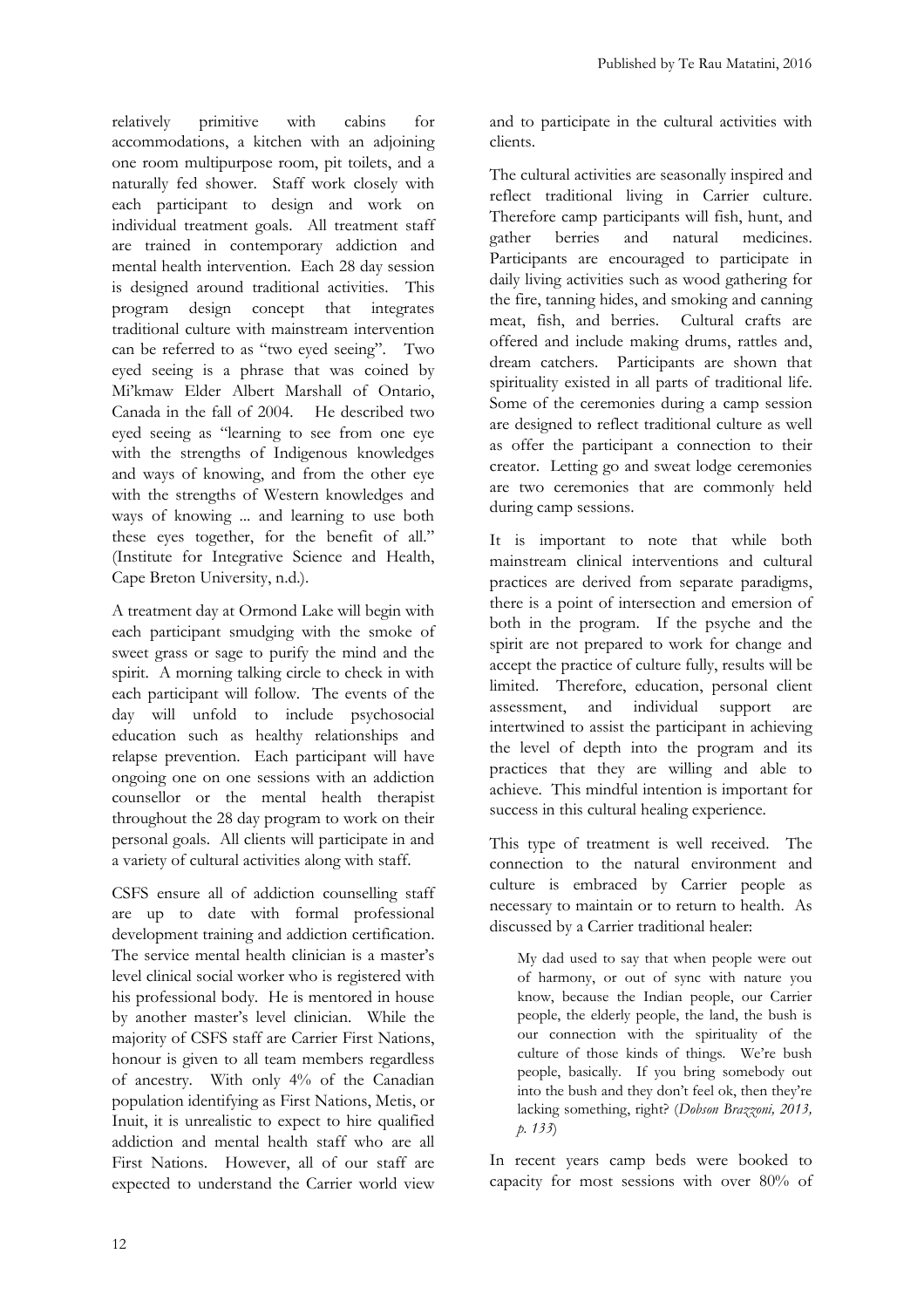participants completing the full 28 day program. Feedback from associated CSFS communities has been positive with communities suggesting their members prefer this type of treatment over the more sterile treatment offered in a modern facility. This land based cultural concept appears to offer our clients a mix of culture, spirituality, and modern day therapy that helps them achieve success in their search for health and sobriety.

While CSFS knew that reconnecting clients with their culture at our Ormond Lake facility was an effective practice in helping people recover from addictions, there was not any empirical evidence to support this. Therefore, it was timely when in 2011, CSFS became involved in a research project for this purpose.

#### **Empirical Evidence**

In 2011, CSFS became involved with a research group involving staff from Assembly of First Nations, Centre for Addiction and Mental Health, National Native Addictions Partnership Foundation, and the University of Saskatchewan. This group was being funded by the Canadian Institute of Health Research Operating Grant, Institute of Aboriginal Peoples' Health<sup>2</sup> to look at the type of cultural activities addiction centres across the country were offering and if empirical evidence could support the use of culture as intervention. We joined the "Honoring Our Strengths: Culture as Intervention" project along with 11 other treatment centres across Canada. The 3 year project used a variety of measurement tools to assess if clients in these treatment centres felt that they benefited from the cultural interventions. The stated goal of the research project was "Drug addiction among Indigenous peoples is a serious health concern in Canada. Building on our core community-based research team's history of collaborative work, the aim of this project is to evaluate the effectiveness of First Nations culture as a health intervention in alcohol and drug treatment." (Dell, 2012).

Taking a nation-wide look at indigenous cultural and intervention tools was a big undertaking.

One of the challenges involved understanding that while First Nations' culture in Canada had many similarities, there are also components to culture that are unique to specific Nations. Therefore, the project included in their results, those guiding principles and cultural activities that were most common throughout the country. A paragraph in the project's resulting hand book for treatment centers wanting to use culture as intervention acknowledges this fact and states "It's important to remember that there is not 'one' culture because culture is defined by the land, language and Nation of people. Addictions treatment centres, for example, offer culture through their programs based on the culture of the people where the treatment centres are located" (Dell et al., 2015, p. 7).

The common guiding principles in the 12 treatment centres were identified as follows:

Spirit. Spirit is in all things. Our spirit, heart, mind and body work together as a whole. All cultural interventions are spirit centred, including social activities. Social songs are primarily sung in a First Nations language, and use of natural medicines for smudging requires that one knows the Indigenous name of the medicine from a First Nations language. Hunting and fishing requires prayer to the spirit of the animal or fish being sought by using their Indigenous name. There are protocols for facilitating cultural interventions that must be sanctioned and learned in order to fully benefit from the spiritual relationship that is central to cultural interventions.

**Circle.** The circle reminds us that everything is connected and part of a whole. Day is followed by night. Winter is followed by spring, then summer and fall, year after year. If we look, we can see circular patterns.

**Harmony and balance.** The world is constantly changing, but it works towards harmony and balance. It's just like when people sing in harmony. The different individual voices blend together beautifully. We learn to balance when we ride a bicycle. We live in harmony and balance with our family, friends and neighbours when we respect each other's differences and care for one another.

**All my relations.** We are connected to all things – people, plants, trees, animals and rocks.

 $\overline{a}$ <sup>2</sup> Institute of Health Research, Funding Reference Number AHI-120535.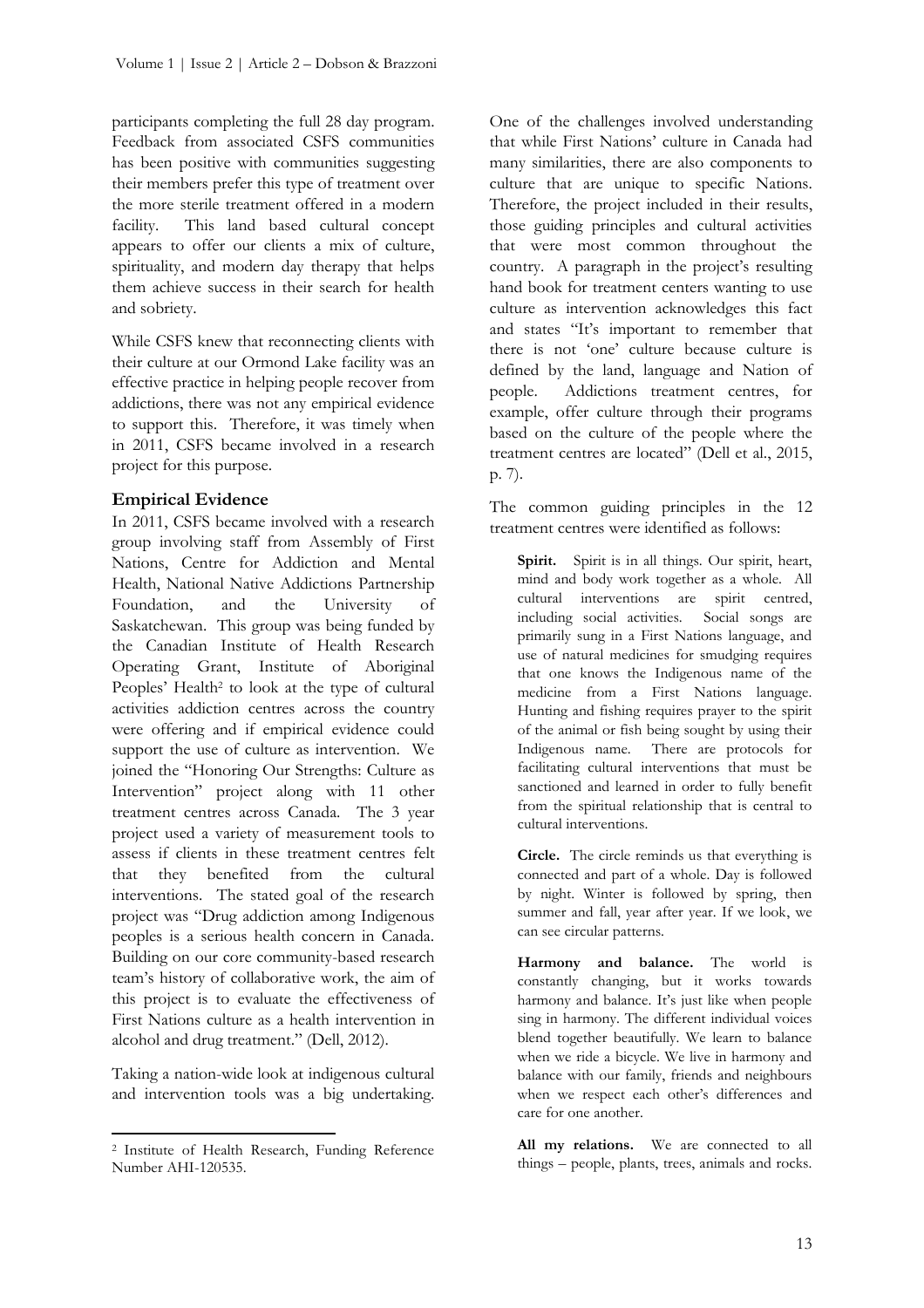We are all related to one another and need to look after each other.

**Kindness caring and respect**. Kindness and caring are gifts from the Creator that our spirit carries into this world when we are born. Imagine that. We are naturally kind and caring. When we nurture this gift through our relationships, we learn about respect.

Path of life continuum. Life is a journey. Babies learn to crawl and then to run. We grow up and figure out what our purpose is in life and how we can contribute to the life around us. We grow old. We're not alone on our journey because we're connected to our ancestors who came before us and to those who are not yet born.

**Earth connection.** We're all relatives because we're all part of Mother Earth.

**Language.** The original language is the most expressive communication of the spirit, emotions, thinking, behaviour and actions of the people. Language is the "voice" of the culture and therefore the true and most expressive means for the transmission of the original way of life and way of being in the world.

(University of Saskatchewan, 2014)

The common cultural interventions found in treatment centres across the country are shown in Figure 1. These interventions include ceremony such as the sweat lodge, and traditional activities such as hunting and fishing. Importance was placed on the oral tradition of First Nations peoples in many of the centres and involved storytelling to educate and to entertain. Spirituality is a common thread running through all of the cultural practice in the centres



*Figure 1: Common cultural interventions. Sourced from Honouring Our Strengths: Culture as Intervention in Addictions Treatment Reference Guide.*

# **Conclusion**

CSFS has been able to use this research to support our addictions treatment through the use of culture. As a result, CSFS directors are more comfortable with articulating to funders the ideology that guides service practice. CSFS has taken the position that cultural healing knowledge and practice is as valuable to the program as is formal mental health and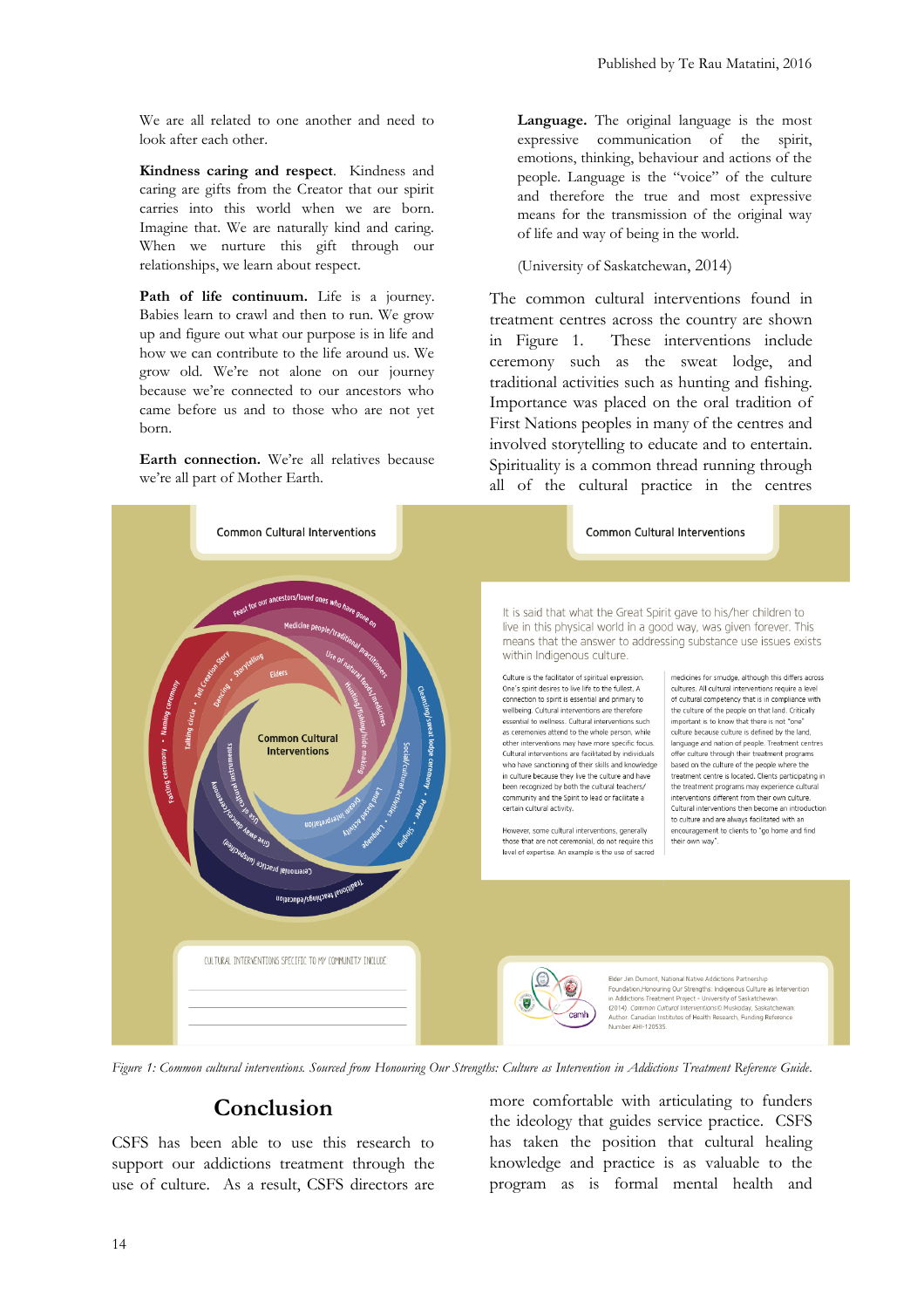addiction education and practice. Our clients' healing journey through cultural healing is a strong reminder that it is not just the cultural *activity* that makes practice and ceremony *cultural;*  it is the spirit within the practice.

# **References**

Aboriginal Affairs and Northern Development Canada. (2012). *Home page*. Retrieved from http://www.aadnc-aandc.gc.ca

Archibald, L. (2006). *Final report of the Aboriginal Healing Foundation, Volume III: Promising healing practices in Aboriginal communities.* Ottawa, ON: Aboriginal Healing Foundation. Retrieved from [http://www.ahf.](http://www.ahf/) ca/publications/researchseries

Auguste Solutions & Associates. (2004). *First Nations and Inuit health: Brighter futures and building healthy communities initiatives - Evaluation summary.* Retrieved from http://www.hc-sc.gc.ca/fniahspnia/pubs/promotion/\_mental/2006-sumrpt/index-eng.php

Bailey, G., Callaway, M., Gebremariam, K., LeBrun, B., Lucarz-Simpson, J., MacPhee, A., & Wentworth, J. (2002). *Aboriginal diabetes initiative*. Ottawa, Canada: Health Canada Publications. Retrieved from http://publications.gc.ca/pub?id=108649&sl=0

Belanger, Y. D. (Ed.). (2008). *Aboriginal selfgovernment in Canada*. Saskatoon, SK: Purich Publishing.

Boyer, Y. (2006). *First Nations, Métis, and Inuit women's health.* Ottawa, ON: National Aboriginal Health Organization. Retrieved from http://www.naho.ca/documents /naho/english /publications/DP\_womens\_health.pdf

Canada in the Making. (2005a). *Aboriginals: Treaties & Relations*. Retrieved from http://www. canadiana.ca/citm/themes/aboriginals/aborigin als12\_e.html

Canada in the Making. (2005b). *Numbered Treaty Overview*. Retrieved from http://www. canadiana.ca/citm/specifique/numtreatyovervie w\_e.html#six

Carter, S. (1999). *Aboriginal people and colonizers of Western Canada to 1900*. Toronto, ON: University of Toronto Press.

CBC News: (2008, May 16). *A history of residential schools in Canada: FAQs on residential schools, compensation and the Truth and Reconciliation*  Commission. Retrieved from [http://www.cbc.ca/news/canada/a-history-of](http://www.cbc.ca/news/canada/a-history-of-residential-schools-in-canada-1.702280)[residential-schools-in-canada-1.702280](http://www.cbc.ca/news/canada/a-history-of-residential-schools-in-canada-1.702280)

Chenier, N. M. (1995). *Suicide among Aboriginal people: Royal commission report* (MR-131E). Ottawa, ON: Library of Parliament. Retrieved from http://www.parl.gc.ca/Content/LOP/ research publications /mr131-e.htm

Clark, M., & Riben, P. (1999). *Tuberculosis in First Nations communities.* Ottawa, ON: Health Canada. Retrieved from http://publications.gc.ca/collections/Collection /H35-4-7-1999E.pdf

Cohen, A. (1999). *The mental health of indigenous people - An international overview*. Geneva: World Health Organization (WHO). Retrieved from http://www.who.int/hhr/activities /indigenous/en/

Corrado, R., & Cohen, I. (2003). *Mental health profiles for a sample of British Columbia's Aboriginal survivors of the Canadian residential school system*. Ottawa, ON: Aboriginal Healing Foundation. Retrieved from http://www.ahf.ca/downloads/mentalhealth.pdf

Crowshoe, C. (2005). *Sacred ways of life: Traditional knowledge*. Ottawa, ON: First Nations Center, National Aboriginal Health Organisation. Retrieved from http://www.naho.ca/ documents/fnc/english/FNC\_TraditionalKnow ledgeToolkit.pdf

Dell, C. (2012) *Honoring Our Strengths: Culture as Intervention in Addiction Treatment*. Retrieved from http://www.addictionresearchchair.ca/wpcontent/uploads/2012/04/Common\_Interventi ons.png

Dell, C. A., Dell, D., Dumont, J., Fornssler, B., Hall, L., & Hopkins, C. (2015). *Connecting with Culture: Growing Our Wellness. Facilitators' Handbook*. Saskatoon, SK: University of Saskatchewan, Addiction Research Chair.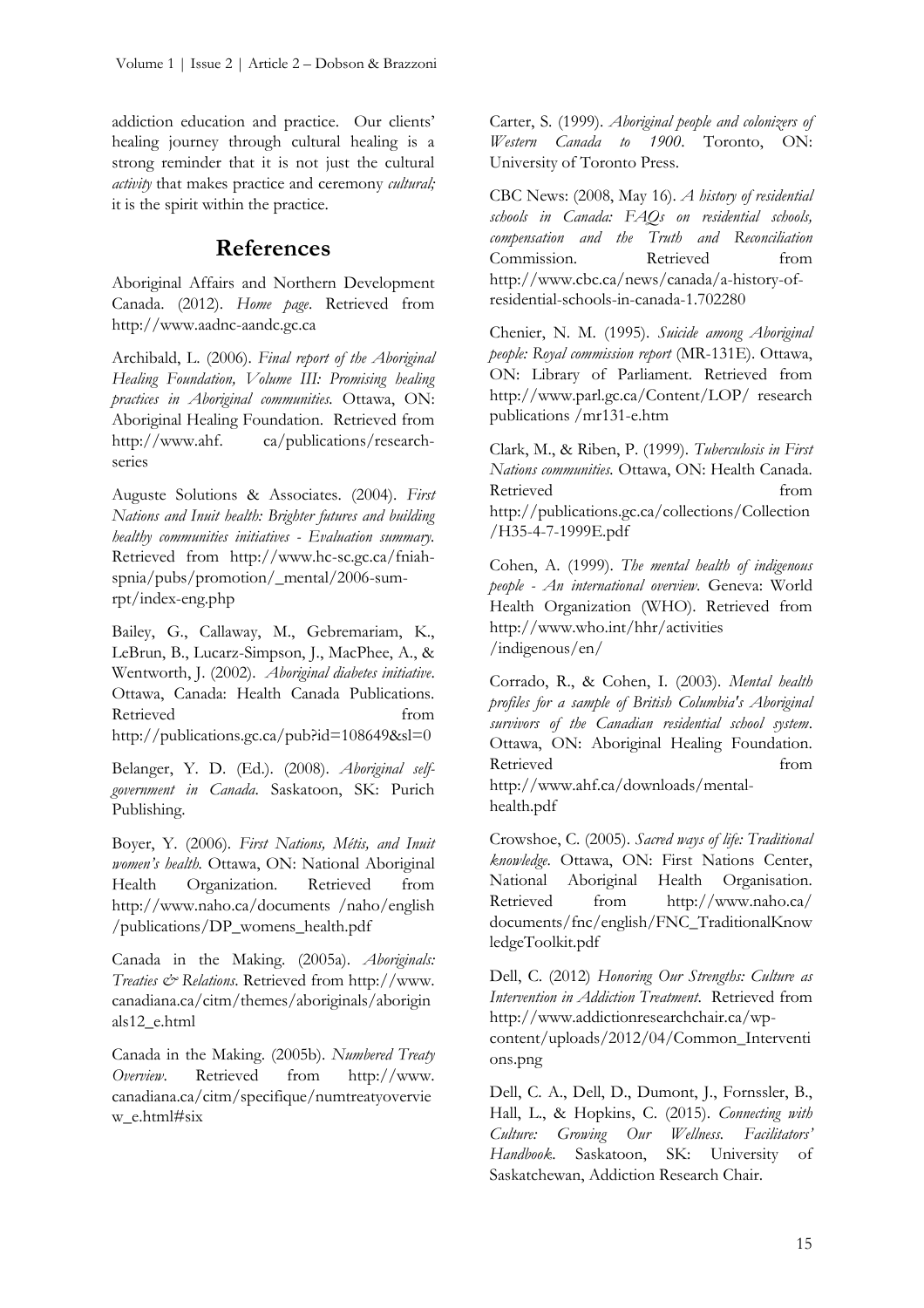Dickason, O. P. (2009). *Canada's First Nations: A history of founding peoples from earliest times* (4th ed.). Toronto, ON: Oxford University Press Canada.

Dobson Brazzoni, C. Y. (2013). Mental Health and Healing with the Carrier First NationViews of Seven Traditional Healers and Knowledge Holders (Doctoral dissertation, Simon Fraser University, Canada). Retrieved from http://summit.sfu.ca/item/13716

Fiske, J. (1996). Pocahontas's granddaughters: Spiritual transition and tradition of Carrierwomen of British Columbia. *Ethnohistory, 43*(4), 663-681.

Fiske, J., & Patrick, B. (2000). *When the plumes rise: The way of the Lake Babine Nation*. Vancouver, BC: UBC Press.

Haig-Brown, C. (1988). *Resistance and renewal: Surviving the Indian Residential School.* Vancouver, BC: Arsenal Pulp Press.

Haig-Brown, C., & Nock, D. A. (Eds.). (2006). *With good intentions: Euro-Canadian and Aboriginal relations in colonial Canada*. Vancouver, BC: UBC Press.

Hallet, D., Chandler, M., & Lalonde, C. (2007). Aboriginal language knowledge and youth suicide. *Cognitive Development*, *22*(3), 392–399. doi:10.1016/j.cogdev.2007.02.001a+

Health Canada. (2009). *A statistical profile on the health of First Nations in Canada: Determinants of Health, 1999 to 2003*. (HC Pub.: 3555). Retrieved from http://www.hc-sc.gc.ca/fniahspnia/pubs/aborig-autoch/2009-statsprofil/index-eng.php

Health Canada. (2012). *First Nations and Inuit health*. Retrieved from http://www.hcsc.gc.ca/fniah-spnia/promotion/mental/indexeng.php

Henderson, W. B. (2012). The Indian Act. *The Canadian Encyclopedia*. Retrieved from http://www.thecanadianencyclopedia.com/artic les/indian-act

Indigenous and Northern Affairs Canada. (2015). *Common Experience Payment (CEP) Map.* Retrieved from [https://www.aadnc](https://www.aadnc-aandc.gc.ca/eng/1353514851338/1353514981910)[aandc.gc.ca/eng/1353514851338/13535149819](https://www.aadnc-aandc.gc.ca/eng/1353514851338/1353514981910) [10](https://www.aadnc-aandc.gc.ca/eng/1353514851338/1353514981910)

Institute of Integrative Science and Health. (n.d.). *Two-Eyed Seeing.* Retrieved from http://www.integrativescience.ca/Principles/T woEyedSeeing/

Kelm, M. (1998). *Colonizing bodies: Aboriginal health and healing in British Columbia 1900-50*. Vancouver, BC: UBC Press.

Kendall, P. R. W. (2001). Report on the health of British Columbians*. Provincial Health Officer's Annual Report 2001. The health and wellbeing of Aboriginal people in British Columbia.* Victoria, BC: Government of British Columbia, Ministry of Health Planning.

Kirmayer, L. J., McDonald, M. E., & Brass, G. M. (2001). *The mental health of Indigenous Peoples*. Proceedings of the Advanced Study Institute The Mental Health of Indigenous Peoples McGill Summer Program in Social & Cultural Psychiatry and the Aboriginal Mental Health Research Team. McGill University, Montreal. Retrieved from http://www.mcgill.ca/ files/tcpsych/Report10.pdf

Kirmayer, L. J., Tait, C.L., & Simpson, C. (2000). The mental health of Aboriginal Peoples: Transformations of identity and community. *Canadian Journal of Psychiatry, 45*(7), 607-616. Retrieved from http://publications.cpa-apc.org

Kirmayer, L. J., & Valaskakis, G. G. (Eds.). (2008). *Health traditions: The mental health of Aboriginal people*. Vancouver, BC: University of British Columbia.

Morrison, R. B., & Wilson, C. R. (2004). *Native peoples: The Canadian experience*. Don Mills, Ontario, ON: Oxford University Press Canada.

National Aboriginal Health Organization. Retrieved from: http://www.naho.ca/documents/naho/english /factSheets/suicidePrevention.pdf

Shewell, H. (2004). *"Enough to keep them alive": Indian welfare in Canada, 1873-1965.* Toronto, ON: University of Toronto Press.

Smye, V. (2004). *The nature and tensions and disjuncture's between Aboriginal understandings and responses to mental health illness and the current mental health system* (Doctoral dissertation, University of